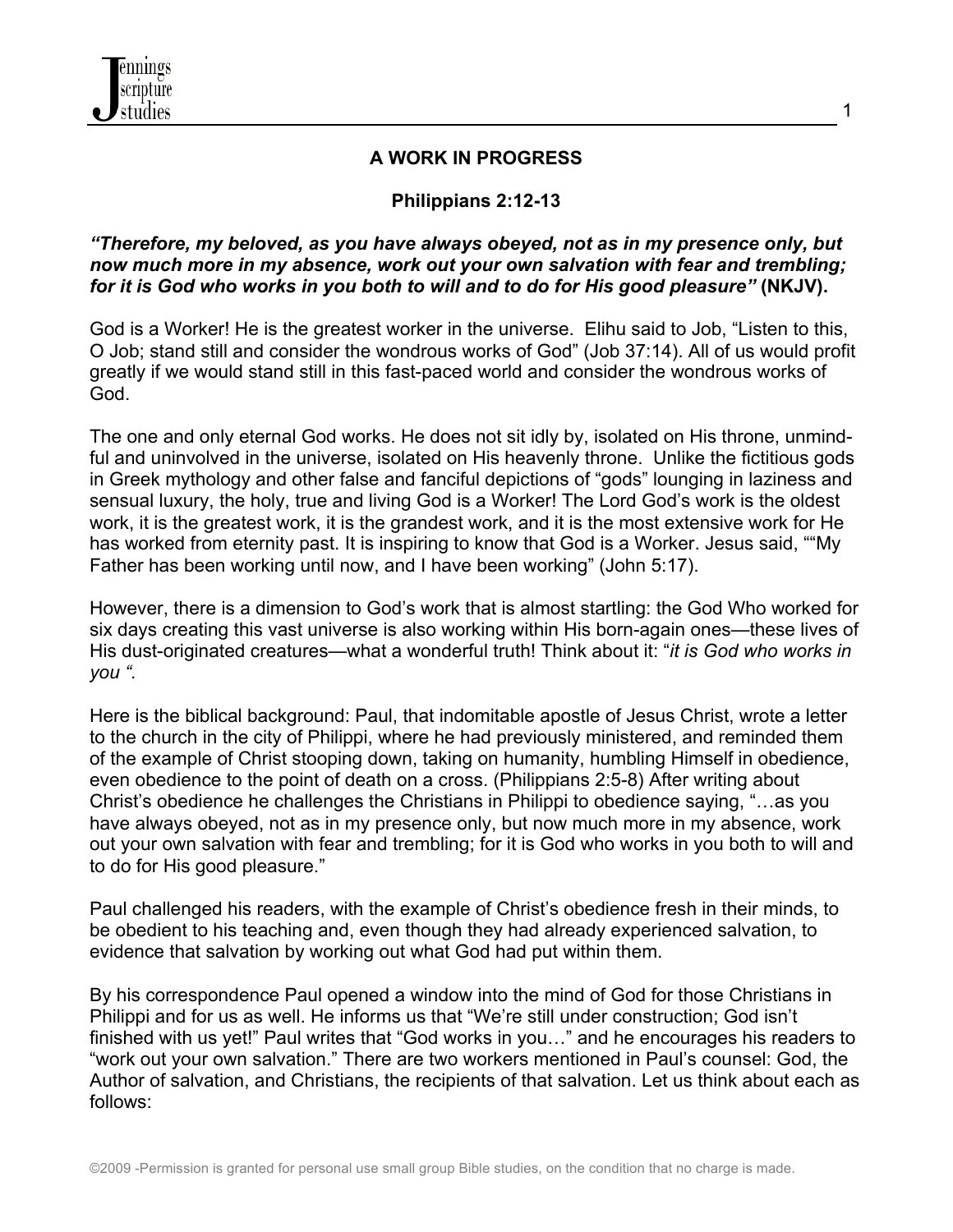

# **THE WORK THAT GOD IS DOING**

*"…it is God who works in you…"*

"T" Shirts carry various messages. I have seen some clean messages and some obscene messages on "T" Shirts. One that I have seen repeatedly reads: "I'm still under construction; God ain't done with me yet!"

I have never been a Rock'n'Roll music fan but I became aware of some lyrics by a Rock'n'Roller named Bernie Leadon who played in the Nitty Gritty Dirt Band—that name clearly identifies their music—and who is in the Rock'n'Roll Hall of Fame. He wrote the following words to the song, *God Ain't Done with Me Yet*:

> "I come up hard, I come up lean But God ain't done with me yet, I'm gettin' what I need to get Everything's alright, I guess God ain't done with me yet."

Bernie Leadon and the "T" Shirt wearers probably do not know that what they are singing and wearing is a biblical principle. Although their words lack grammatical finesse they make a theological point. The point is that God has His hands the lives of those whom He has redeemed. He paid too much for our redemption to leave it up to us to figure out what we are to do after we come into His heavenly family. He is permanently involved in His progeny.

#### **A. The Premise That Paul Establishes.**

The premise that Paul lays down is this: God is working in our lives — *"…it is God who works in you…"* — Let us look more closely at that truth:

#### 1. *God's internal work. "…it is God who works in you…"*

The great God Who worked to create the vast universe and who works to control it is willing to work in our small lives! How humbling that truth and how blessed we are to entertain this holy Guest within these earthly frames composed of dust. The very thought excites my inquisitiveness: what is this divine work about which the apostle Paul speaks?

It is sobering to contemplate God's work *for us*—His redemptive work, His intercessory work, His protective work, etc.—but it is humbling to consider God's work *within* us. In other words, we are under construction from the inside out. Authentic Christianity is an "inside job"!

What God promised to do for Israel is a good picture of what He does for us when we are born again by His Holy Spirit. He promised: "I will give you a new heart and put a new spirit within you" (Ezekiel 36:26). That in essence is exactly what He does by His internal work.

While visiting patients in hospitals over the years, I have seen signs that read: Department of Internal Medicine. That's it! God specializes in spiritual Internal Medicine - *"…it is God who works in you…."*!

## 2. *God's immediate work.*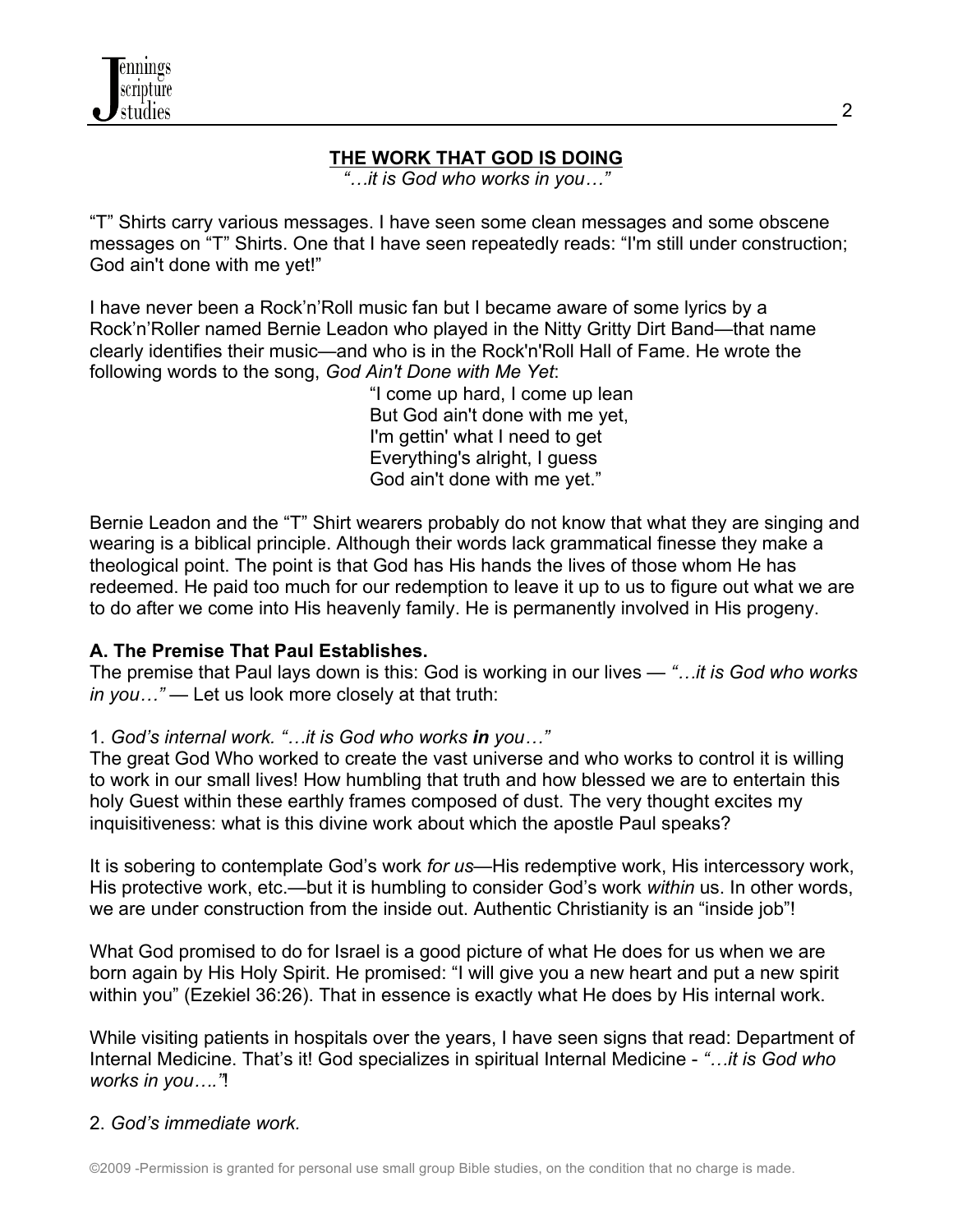Note also that this statement is in the present tense: *"…it is God who works…"* God is right now, in the present moment, working in the lives of every one of His children. There is Godwork going on within us continually.

## 3. *God's incessant work.*

God is a consistent worker—when He takes us into His family, He begins a work that He never terminates until He accomplishes His purpose. In this letter to the Philippians, Paul wrote in chapter one: "He who has begun a good work in you will complete it until the day of Christ Jesus" (Philippians 1:6).

God has a Grand Design for our lives and He is going to carry it out to completion! We can cooperate with Him and be blessed and be a blessing to others, or we can procrastinate and incur God's displeasure. If we are genuinely children of God, eventually He will, through discipline, bring us to the point of yieldedness to His work within us.

# **B. The Purpose That Paul Enunciates.**

"*it is God who works in you both to will and to do for His good pleasure"*

- 1. *God's purpose is to produce within us a willingness to do His will.*
- *"…God …works in you…to will…"*

There is no willingness in the sinner's mind, in the unconverted state, to do the will of God, to please God or to do that which is acceptable to Him. When God converts us He converts our wills, to will that which is well pleasing to Him. The Weymouth translation of Philippians 2:13 is as follows: "It is God himself whose power creates within you both the desire and the power to execute his gracious will."

Our will is probably one of the largest factors hindering God from working in our lives. Our will must step aside before God can take full control of our lives. A minister once paraphrased the Lord's Prayer (Matthew 6:9-13) by saying, "... Thy kingdom come and my kingdom must leave. Thy will be done and my will must be surrendered." There is nothing more important than God's will, and it can only be found by denying our wills.

In John chapter 15 Jesus says that He is the Vine and we are the branches and that we are to bear fruit. The root of salvation has been planted within us by God. However, we are to manifest the product of that root in the garden of our lives. We can do that, for God is not an absentee Gardner. He is in us giving us the will to do according to His good pleasure.

God works in us to impart to us that which is not natural to us – that is, the qualities of new creatures in Christ Jesus. For example, Psalm 40:3 says that among those qualities is a new song: "he has put a new song in my mouth…" Why does the Lord put a new song in us? So that we will sing it! Why does he put within us His sanctified will to do – to work – that which he wills? So that we will "will" his will and "do" -- do -- that is activate His will.

2. *God's purpose is to produce within us a willingness to do His work. "…God … works in you both to will and to do…"*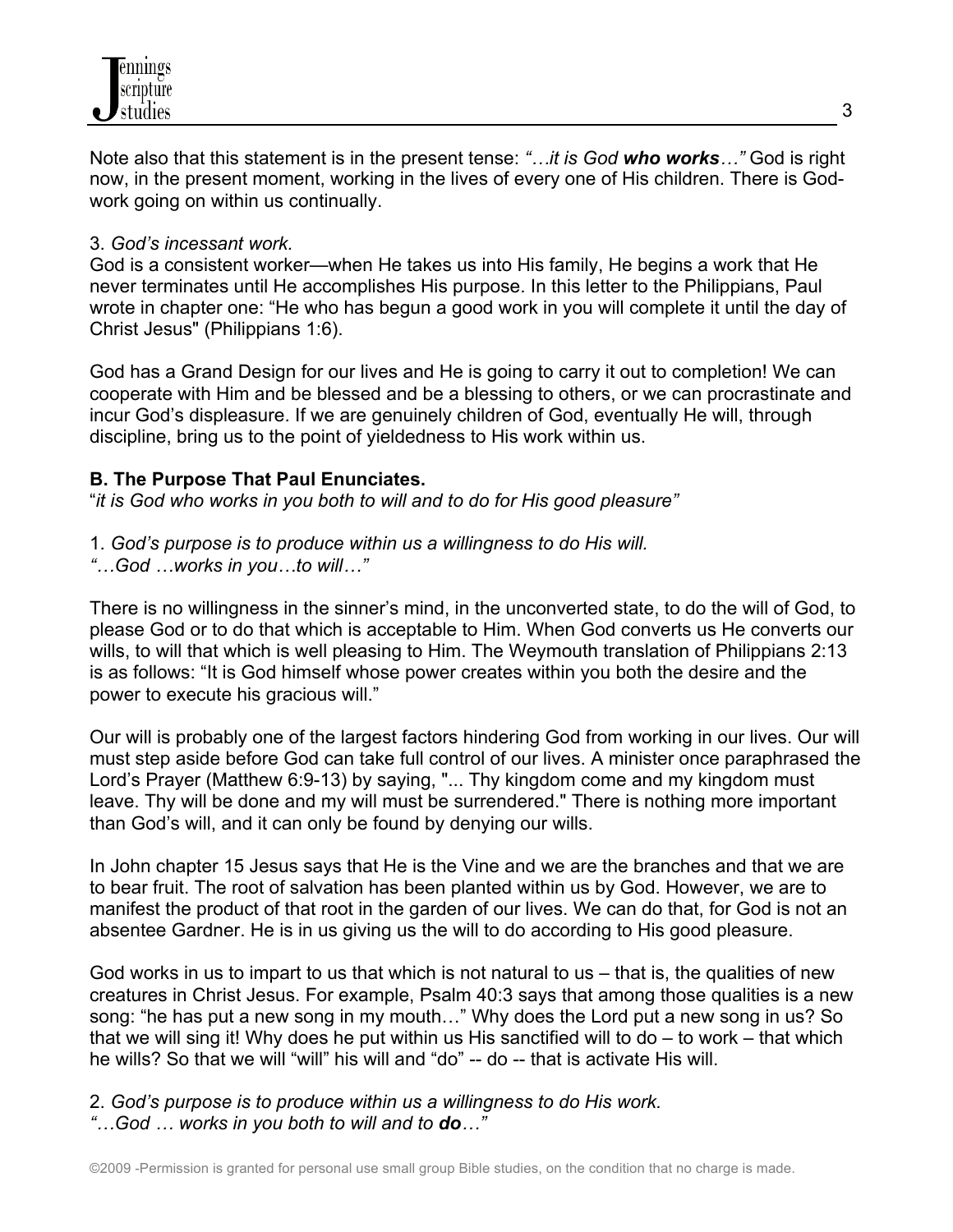Willingness to do God's work and doing God's work are two entirely different matters. Willingness is like an engine in an automobile—it has great potential but unless it turns the wheels it is useless. I have met many who have said "I want to do the will of the Lord", but over time I have seen no evidence that the will they say they have, issues in work.

The writer of the book of Hebrews concludes his epistle by saying that his desire for them is that God would, "make you complete in every good work to do His will, working in you what is well pleasing in His sight, through Jesus Christ, to whom be glory forever and ever. Amen" (Hebrews 13:21).

We must be ever mindful that it is only as God's work is done according to God's will and in God's way, place and time, can we experience God's blessings. Paul concludes that great resurrection chapter, 1 Corinthians 15, by saying, "Therefore, my beloved brethren, be steadfast, immovable, always abounding in the work of the Lord, knowing that your labor is not in vain in the Lord" (v. 58).

A children's chorus that I have heard many times in churches from coast to coast, sung by children's choirs, is:

"He's still working on me To make me what I need to be It took him just a week to make the moon and stars The sun and the earth and Jupiter and Mars How loving and patient He must be 'Cause He's still workin' on me."

That is a simple yet scripturally correct little chorus. Although we are not adolescents singing in a children's church choir, we are children of the heavenly Father and need to be reminded of "How loving and patient He must be, "'Cause He's still workin' on me!"

# **THE WORK THAT WE ARE TO BE DOING**

*"…work out your own salvation…"*

I suspect that many Christians view their salvation in the past tense—that is, that they were "saved" at some point in the past and that matter having been settled, they just hang around on the earth until they die or Jesus comes for them. No! Don't think, "Well, it's all over. I am saved and there is nothing now to do but go to church." That attitude reveals that those persons do not understand the meaning of Paul's statement: *"…work out your own salvation…"* So, think scripturally about:

## **A. The Meaning of Paul's Statement:** *"…work out your own salvation…"*

There is the sense in which salvation is an instantaneous work accomplished by God; also, it is a continual work, the outgrowth of that salvation. The one is wrought by God inwardly and the other is worked outwardly by the recipient of the "so great salvation" (Hebrews 2:3). Salvation is a priceless gift. What are we doing with that precious gift? Are we, like the man who was given a talent and hid it (Matthew 25:24), hiding our salvation?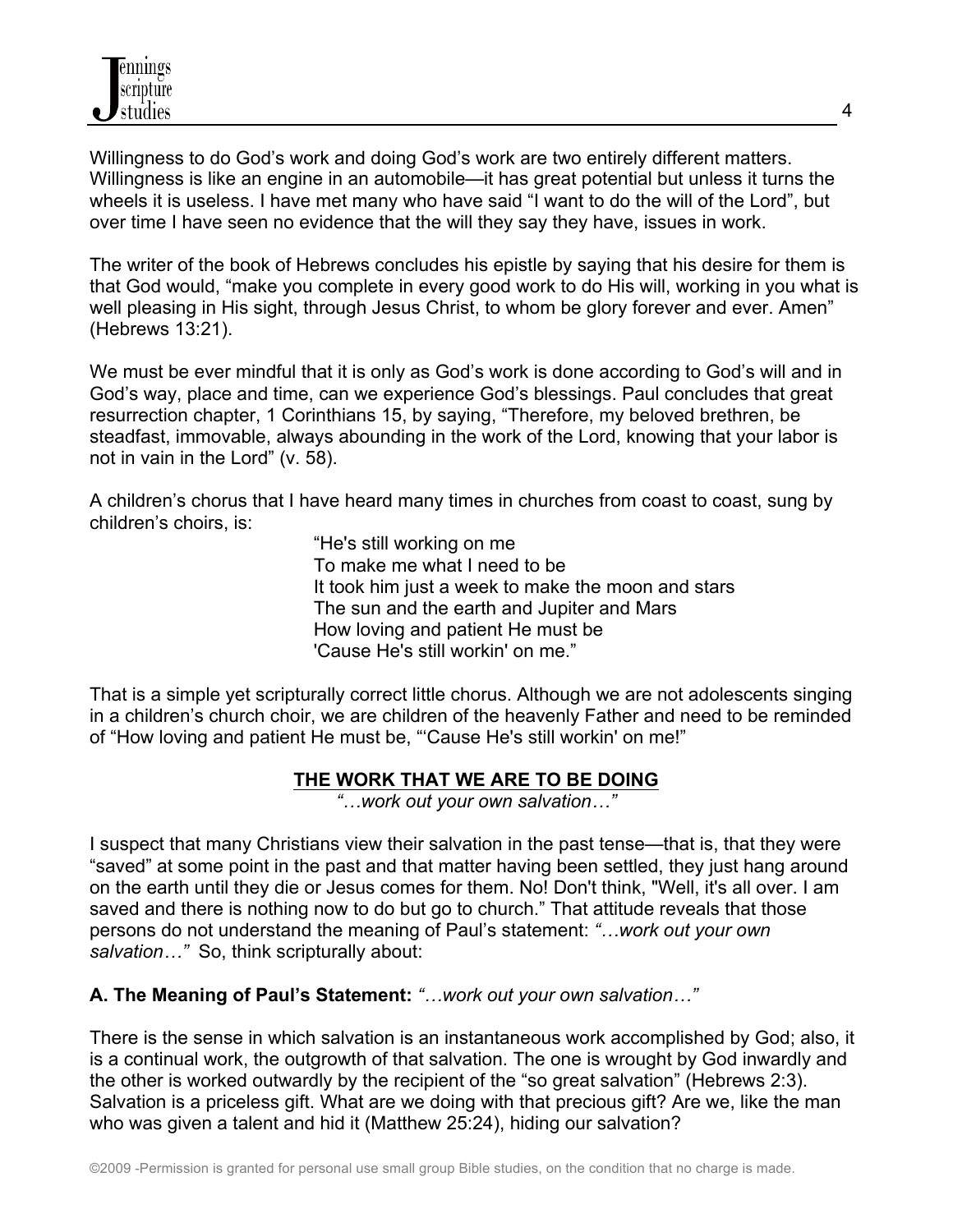Paul addresses Christians in Philippi in the salutation to his letter in chapter one and verse one as follows: "To all the saints in Christ Jesus who are in Philippi…" The recipients of his correspondence were already children of God through faith in Jesus Christ. They were already possessors of salvation. Paul is encouraging them to work out its implications, to diligently apply it in their lives.

"Paul does not say, "Work for your salvation." That is how the Roman Catholic Jerusalem Bible translates it. That isn't what the apostle writes. It is not "work towards acquiring your salvation", nor is it "work at your salvation", nor is it "work up your salvation." It is none of those things. Every true Christian has been saved through believing on the Lord Jesus Christ. They are all in the state of salvation at this moment. Salvation is God's gift to them, accomplished by Jesus Christ on Golgotha when he saved them there from enduring what he himself freely and lovingly chose to endure in their place." (Geoff Thomas)

In other words, Paul is telling us that we need to allow the salvation that is ours to be lived out in our daily lives. We are to "flesh out the gospel." Just like Jesus was the "Word made flesh" (John 1:14), we need to let our salvation be "fleshed out" daily. Eugene Peterson's transliteration says, "…let us make sure that we do not just hold it as an idea in our heads or a sentiment in our hearts, but work out its implications in every detail of our lives" (Galatians 5:25 *The Message*).

That which is within us must be worked out in day-by-day living. What God implants within us is to be implemented outwardly by us. This is what James writes about in James 2:17-18 when he says, "Faith by itself, if it is not accompanied by action, is dead. But someone will say, "You have faith; I have deeds." Show me your faith without deeds, and I will show you my faith by my deeds." (NIV)

In other words, faith is internal – deeds are external. Outward deeds are a proof that there is inward faith. There is no such Bible teaching about a salvation that is not evidenced in conduct, holiness and in service. Salvation is not a passive possession, it has an active quality about it. It motivates to pray, serve, give, feed on God's Word, resist evil, pursue good, work the works of the Savior, manifest the fruit of the Spirit, etc.

A profession of faith registered by responding to an altar call, raising a hand, signing a card, praying a prayer, etc., resulting in that person assuming that they are in possession of new life in Christ, is but a spiritual "still birth" *unless* there are observable evidences – call them "fruit", "works", or whatever – that one is a new creature in Christ Jesus.

Churches have attendees who claim to be Christians but do nothing to indicate that they are working out salvation with fear and trembling. They are self and/or Satan deceived for they are deluded by thinking that salvation is a past experience, the date of which has been written in the fly-leaf of their Bible, but there is no daily working out of that salvation which they profess.

An illustration that I believe will help us understand God's work in and through us is seen when we use a glove. Yes, a plain glove. The hand is placed in a glove and then work is performed—it may be grasping a hammer that pounds nails or it may be washing dishes or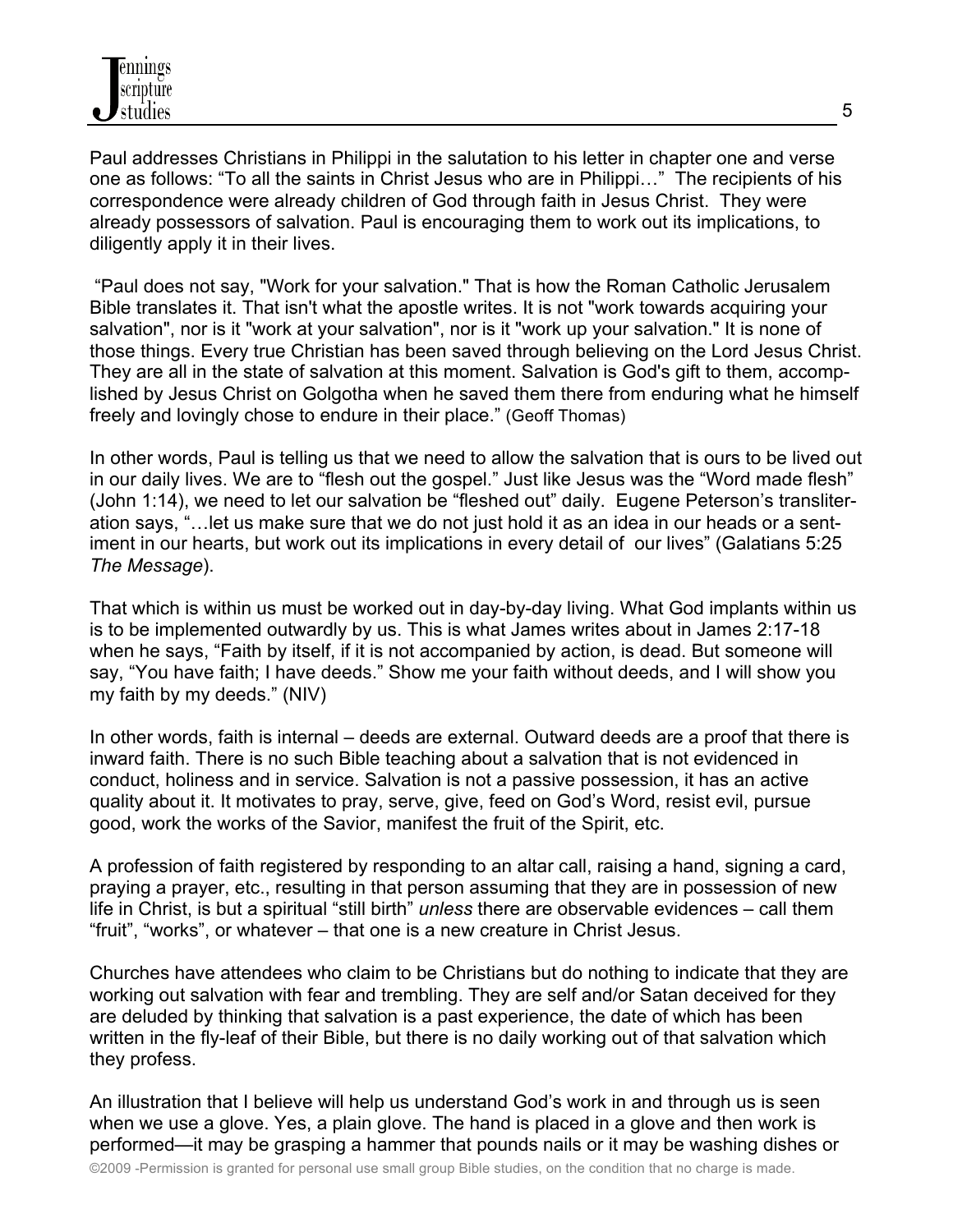leading a blind person across a busy street or passing out gospel tracts, etc.—do we say, "The glove did all the above"? No, it was not the glove but the hand that was in the glove. What is the point of the analogy? Just this: God is the hand in our lives and we are the glove! When we do the work of God it is God's hand working in the glove of our lives—He is working out through us!

## **B. The Manner in Which Salvation is Worked Out -** *"With fear and trembling"*

How are we to work out our salvation? "With fear and trembling", Paul says. This is an expression meaning that we are to take this matter of practicing our salvation earnestly, diligently, conscientiously and seriously, not slovenly and carelessly. We have an account to give to God as to how we utilized the salvation that He has so graciously given us, and that accounting day is fast approaching. The Psalmist says, "Serve the Lord with fear, and rejoice with trembling" (Psalm 2:11).

"We work 'with fear and trembling.' Notice that it is not, "work with dread and doubt." It means humility and a holy reverence; we have to realize the tremendous seriousness of this whole undertaking. The Christian is one who works out his own salvation with fear and trembling; fear lest he should fail or falter, lest he should not discern the subtlety of the world, the power of sin and his own weakness, and the holiness of God. So he walks with gravity lest he should be unworthy of this great salvation," (D. Martyn Lloyd-Jones, "The Life of Joy," Hodder, London 1989, p.180)

**C. The Motive by Which Our Salvation is Worked Out.** v. 13 – *"it is God who works in you both to will and to do for His good pleasure."*

God works into us His will for the purpose of accomplishing His "good pleasure." It pleasures God when His will issues in our work for Him. It is not our pleasure that is paramount, but God's pleasure that should motivate us to good works. That is not to say that it is not pleasurable for us to be involved in accomplishing God's good pleasure. It certainly is a joy to be involved in what God is doing in our world, but our pleasure should not be the overriding motivation for our labor for the Lord. The driving motive should be that we are pleasing God by working out our salvation "for His good pleasure."

**D. The Methods by Which Our Salvation is Worked Out.** v. 14-16 – *"Do all things without complaining and disputing, that you may become blameless and harmless, children of God without fault in the midst of a crooked and perverse generation, among whom you shine as lights in the world, holding fast the word of life…"*

In what ways are we to work out God's in-worked salvation? Paul leaves no doubt as to some of the ways in which we can externalize our salvation. In verses 14-16 he gives us at least three ways in which salvation can be demonstrated.

**1.** *By the conduct of our lives.* v.14 **-** *"Do all things without complaining and disputing…"*

Other translations read:

"Do all things without murmurings and disputings" – (KJV);

©2009 -Permission is granted for personal use small group Bible studies, on the condition that no charge is made.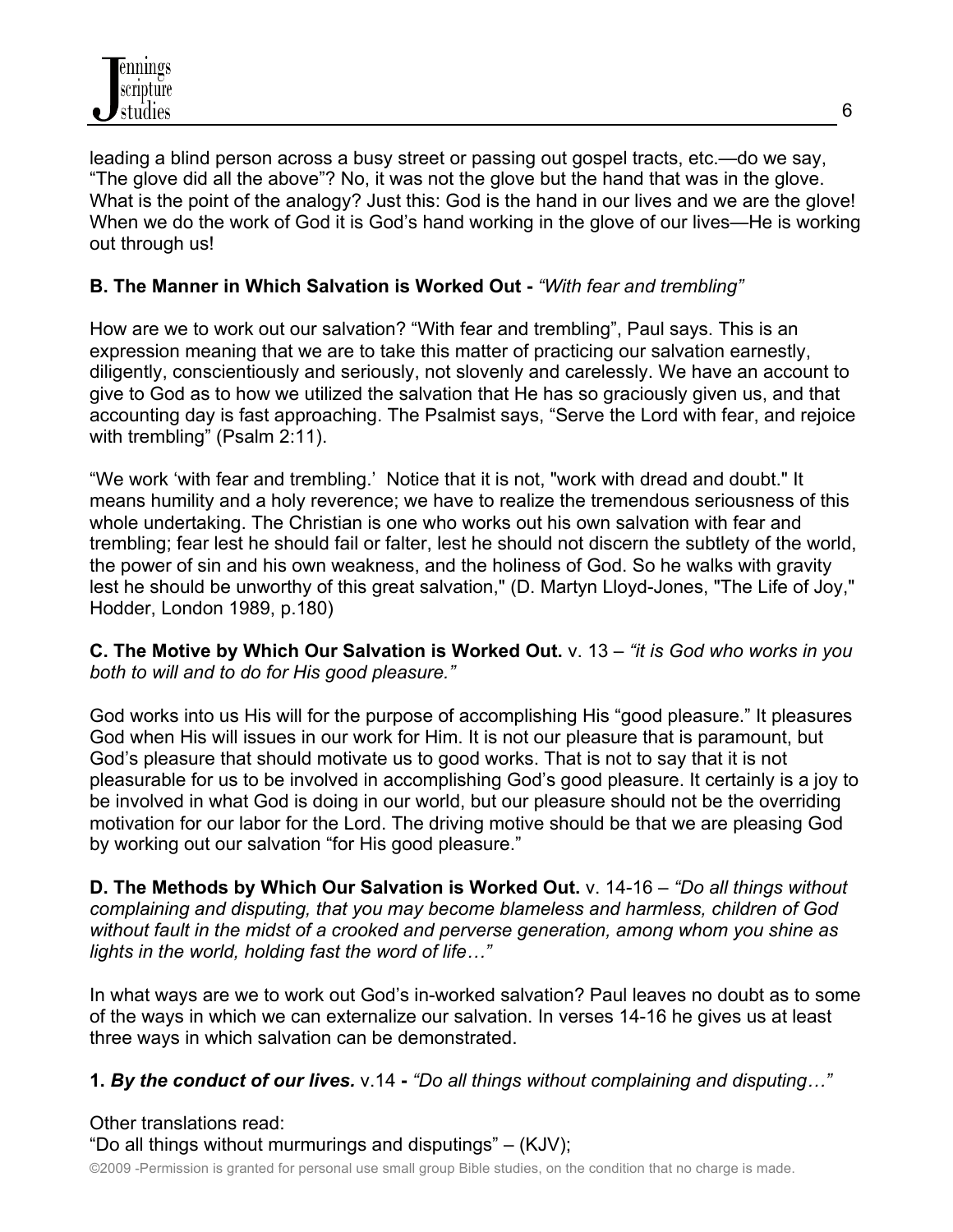"Do all things without grumbling or disputing" – (NASB); "No bickering, no second-guessing allowed!" – (*The Message*); "Do everything without grumbling or arguing" – (NIV); "Do all things without grumbling and faultfinding and complaining and questioning and doubting among yourselves." – (Amplified Bible)

It is more than interesting that the first evidence of one's salvation that Paul lists has to do with the mouth—our speech—"complaining", "murmuring", "grumbling", "bickering", "arguing", "faultfinding", etc. If our salvation does not improve what comes out of our mouths, who will listen to the Word of God when we speak it?

The sounds of displeasure that come from our mouths originate in our minds – they are the outflow of an attitude toward God and those around us. Numbers 11:1 reads: "And when the people complained, it displeased the LORD." Likewise, 1 Corinthians 10:6 & 10-11 warns us: "Now these things became our examples, to the intent that we should not lust after evil things as they also lusted …. nor complain, as some of them also complained, and were destroyed by the destroyer. Now all these things happened to them as examples, and they were written for our admonition…"

Did you ever hear the song named "Grumblers" by Thoro Harris? It was sung by children's choirs mostly, but it has a message for grown-ups as well. Some of the words are:

> "In country, town or city, some people can be found Who spend their lives in grumbling at everything around; O yes, they always grumble, no matter what we say, For these are chronic grumblers, and they grumble night and day.

O they grumble on Monday, Tuesday, Wednesday, They grumble on Thursday too, yes, they Grumble on Friday, Saturday and Sunday, They grumble the whole week through."

We Christians need to be very careful with our mouths because we will one day give account to God. We should follow the example of David who said, "Let the words of my mouth and the meditation of my heart be acceptable in Your sight, O Lord, my strength and my Redeemer" (Psalm 19:14).

## **2.** *By the consistency of our light.* v.15 - *"among whom you shine as lights in the world"*

The above phrase does not say, "among whom you blink" or "among whom you flicker" – but, "among whom you shine"! We are the Lord's lighthouses; the light from a lighthouse must be consistent. We need to ask ourselves: "What sort of light am I? Is my light dim from sin in my life? Does it shine on Sunday only and then flicker during the week?"

Consistent incandescence is what is needed. Jesus said, "Let your light so shine before men, that they may see your good works and glorify your Father in heaven" (Matthew 5:16). Be a consistent luminary for the Lord in this world of darkness.

©2009 -Permission is granted for personal use small group Bible studies, on the condition that no charge is made.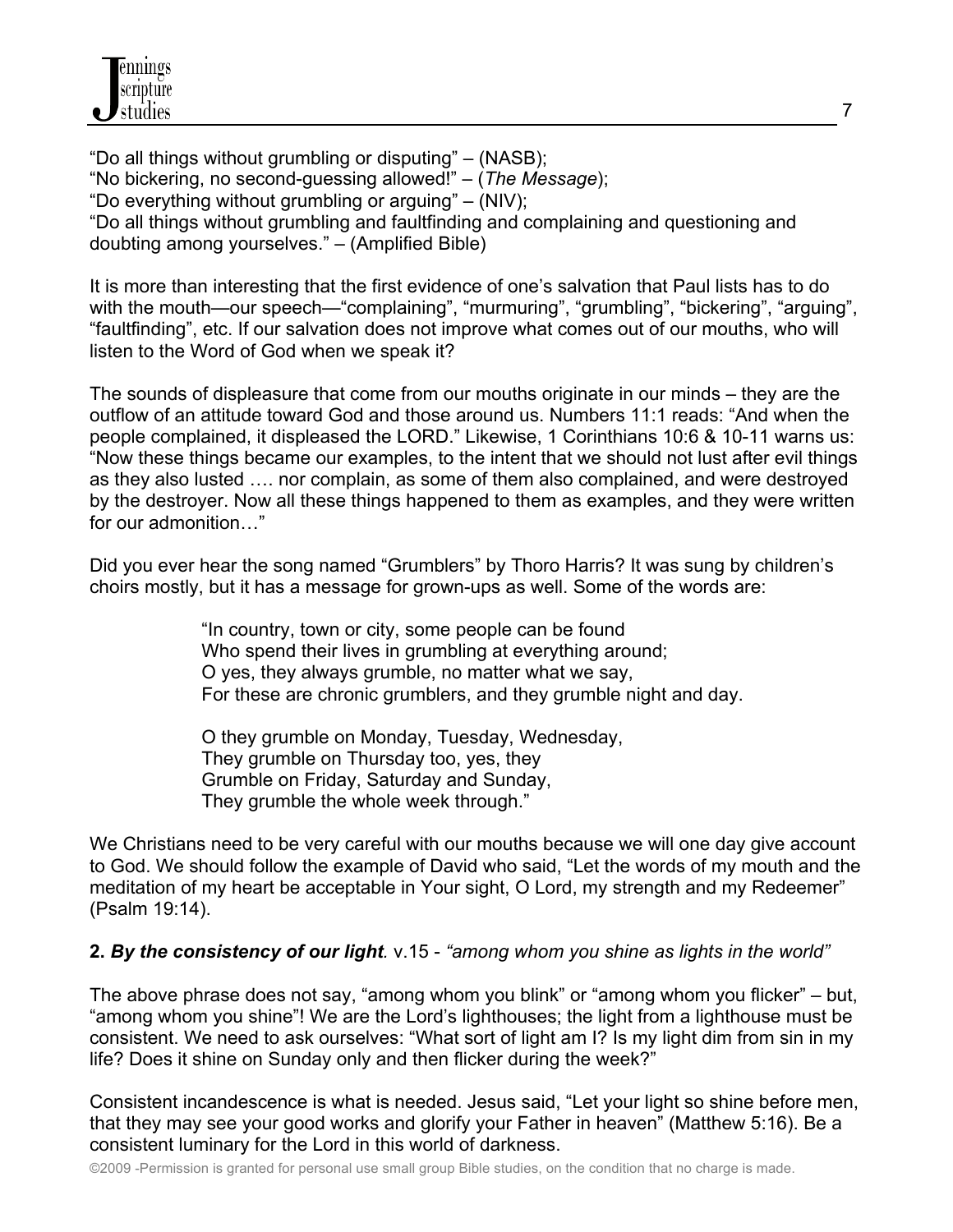# **3.** *By the communication of the Word of God*. v. 16 **-** "*holding fast the word of life…"*

The gospel is the singular message that provides eternal life. It is the duty of Gospel believers to be Gospel broadcasters. The salvation that God worked into believers was the result of hearing and embracing by faith the Gospel. Therefore, it becomes those who have been gifted and graced by salvation to give out, that is to hold forth, the Gospel of the grace of God.

Some hold the Gospel forth by preaching it in a formal setting; others are to hold it forth in private conversations as they witness verbally and all are to hold it forth visibly by demonstrating its life-changing power in their daily walk with God.

Paul cites but three ways in which we can put our salvation to work. However, I hasten to say that these three ways by no means exhaust the many ways that we can "work out our salvation". These three ways are but examples of how our salvation can be put to work for the glory of God and the good of mankind. Our salvation is to be outwardly displayed in our family life, business life, social life, public life as well as our church life.

## **Conclusion**

Individual responsibility is emphasized very strongly in the verses that we have been studying. We sing the song, "Jesus paid it all"; yes, but the next words are, "All to Him I owe"! We owe it to Him to nourish and grow our faith, which will result in the outworking of our salvation.

One of the most invigorating statements in the Bible is the statement in 1 Corinthians 3:9 - "We are laborers together with God." Can you think of anything more exhilarating than to be selected by God to be on His work crew—to be on His team? To put human hands together with Divine hands to work, to construct, to help, to heal, to lift?

This is the Divine/Human Cooperative! Are we cooperating with God? Are we "steadfast, immovable, always abound-ing in the work of the Lord, knowing that your labor is not in vain in the Lord"? (1 Corinthians 15:58) It is a satisfying experience to work with other human beings in a worthwhile endeavor. How much more satisfying it is to have the privilege of working with the Creator of the universe, the Author and Finisher of our faith!

What a perfect Model we have in the Lord Jesus:

- In His youth Jesus said, "I must be about my Father's business." (Luke 2:49);
- Later He said, "My Father has been working until now, and I have been working." (Jn 5:17);
- Near the middle of His ministry, He said, "I must work the works of Him that sent me" (John 9:4);